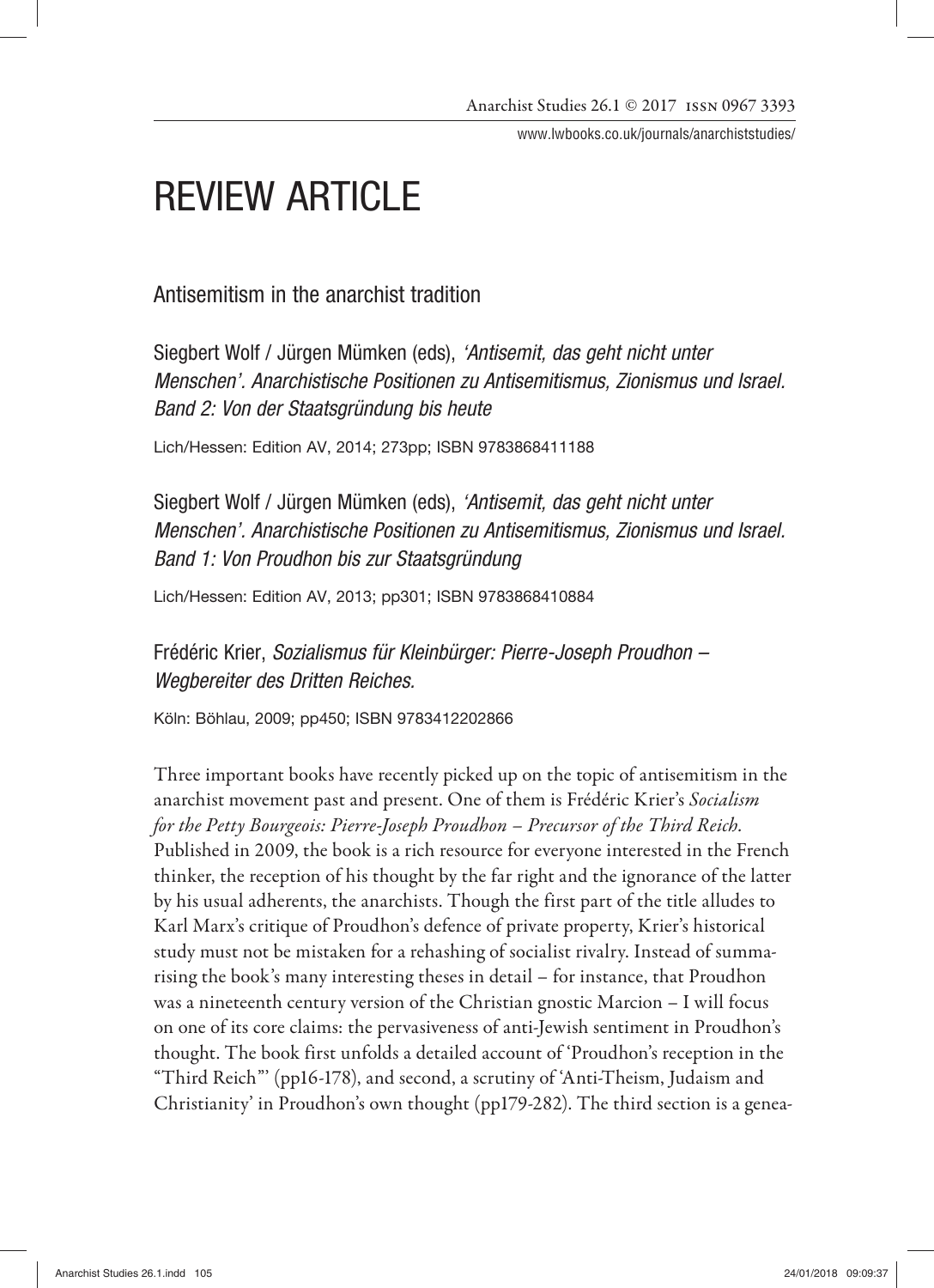#### Review Article

## *Review Article* y <sup>106</sup>

logical search for the 'missing link' (pp283-390) between Proudhon's approach to economic questions and National Socialist ideology – specifically, the link between the French thinker's highly moralising critique of 'interest' and the Nazi party's antisemitic call for the 'breaking of interest slavery' as laid out in its twenty-fivepoint Program of 1920.

Writing in the 1940s, prominent Critical Theorists such as Franz Neumann and Paul Massing had already designated Proudhon a 'harbinger of fascism' (J. Salwyn Shapiro). It is from these authors' claims that Krier sets out to investigate the legacy of Proudhon. Neumann and Massing were among the first after Marx to point out Proudhon's fixation on the sphere of circulation when criticising the workings of capitalism, and that he lacked an understanding that exploitation happens through the generation of surplus value in the sphere of production. Failing to acknowledge the co-dependence of the two spheres can result in a primitive dualism of 'productive' and 'unproductive' capital, which oftentimes figures in antisemitic attacks on capitalism. 'In singling out predatory capital', Neumann observes in his 1942 classic *Behemoth*, 'National Socialism treads in the footsteps of Proudhon, who, in his *Idée Générale de la Révolution au 19e Siède*, demanded the liquidation of the Banque de France and its transformation into an institution of "public utility" together with a lowering of interest to one-half or one-fourth of 1 per cent' (cited in Krier, p6).

Turning directly to Proudhon's oeuvre, Krier makes clear that the French thinker's seemingly occasional hostile remarks agglomerate into a fully-fledged antisemitic worldview, undergirding everything from his critique of authority to his eventual embrace of patriotism. Consequently, the notion of 'the Jew' is omnipresent, as Krier meticulously documents with an admirable exposition of original French quotations from Proudhon's texts (pp179-233). Spanning from his earliest articles to his late books, Proudhon refers to 'Jews', 'Jewish' and 'Judaism' with such frequency that he may well be diagnosed with 'a lethal obsession' (Robert S. Wistrich), culminating in a notebook entry, which Proudhon added on December 26, 1847: 'The Jew is the enemy of humankind. This race must be sent back to Asia or be exterminated. By steel or by fire or by expulsion the Jew must disappear'. While this passage has become well known since the publication of the *Carnets* in the 1960s, Krier's research proves that the bulk of Proudhon's anti-Jewish statements is not found in the posthumously published material, but in the books published during his lifetime. Thus, Krier rightly seems puzzled by the fact that the call for genocide did catch even Proudhonexperts by surprise, considering that most all elements central to antisemitism could have been detected from early on, as they are:

Anarchist Studies 26.1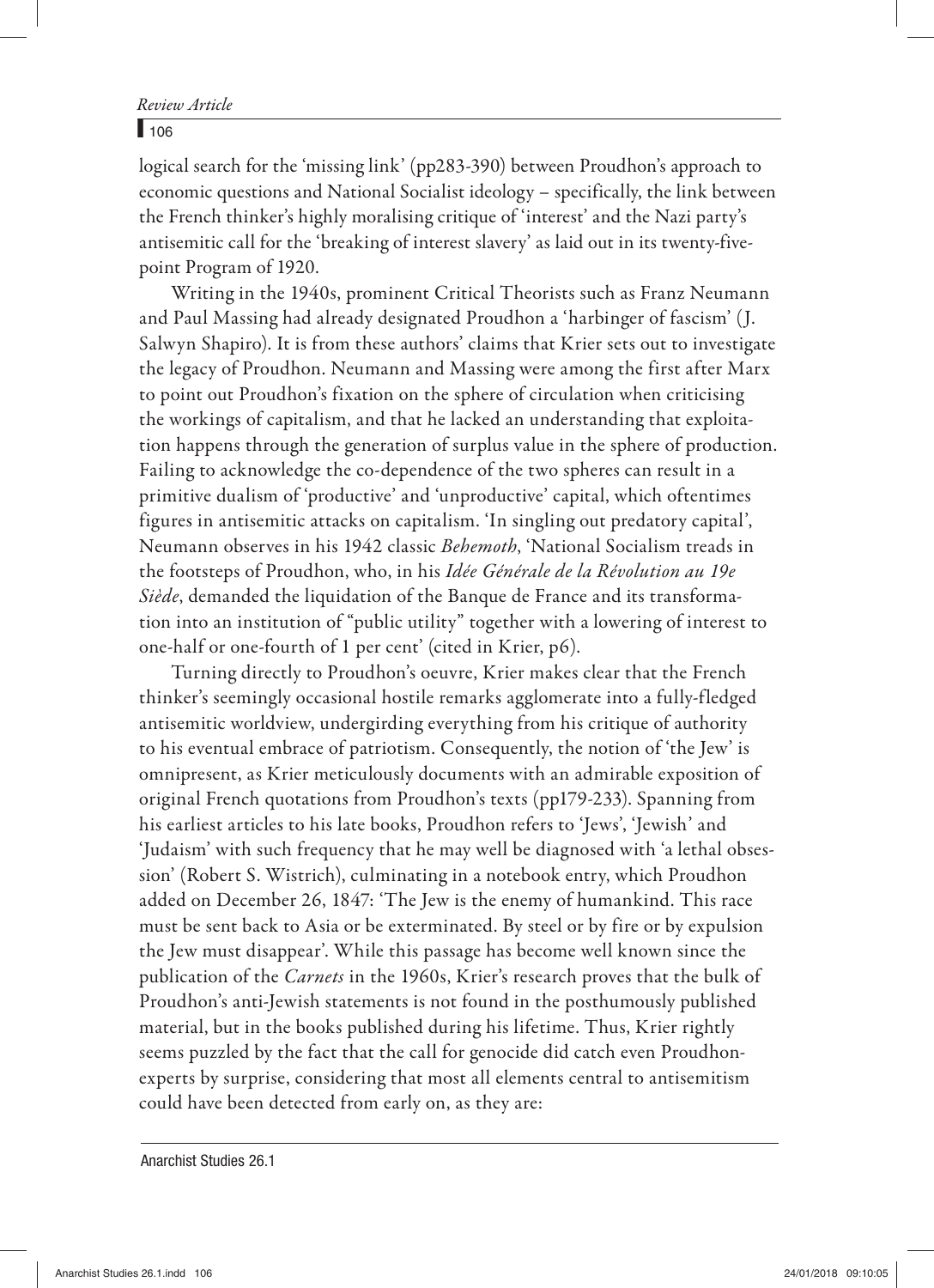- feelings of alleged Christian superiority and Jewish inferiority, e.g. in *Essai de grammaire générale* (1837) or 'Le Miserere, ou la pénitence d'un roi' (1845);
- classic tenets of anti-Judaism, such as blaming 'the Jews' for the crucifixion of Jesus, e.g. in the contributions to the *Encyclopédie catholique* (1839-40) and in *De la Justice dans la Révolution et dans l'Église* (1858);
- the association of Jews with money, speculation and exploitation, e.g. in *Qu'est-ce que la propriété ? Premier Mémoire* (1840), *Résumé de la question sociale. Banque d' échange* (1848) and *Manuel du spéculation à la bourse* (1853);
- the propagation of conspiracies and paranoia: Jews are said to control the press and to act as the secret masters of world politics, regardless of whether the state is ruled democratically or by a monarch, e.g. in a letter to Mathey (January 1862) and in *Résumé de la question sociale. Banque d'echange* (1848);
- a *völkisch*, racist and xenophobe notion of citizenship, in which Jews are vilified as parasitic, homeless people who can never be citizens of France, will always remain 'foreigners', and are inherently incapable of creative acts, e.g. in *Césarisme et christianisme* (1883) and in the *Carnets* (1960-1973);
- a belief in Jews as inventors of constitutions, as protectors of political authority and as instigators of 'moral decline' in modern society: homosexuality, idolatry and adultery, e.g. in *Les confessions d'un revolutionaire* (1851) and in *De la Justice dans la Révolution et dans l'Église* (1858).

This non-exhaustive list reveals a redemptive dimension of Proudhon's hostility towards Jews. As an anarchist, he aims at the liberation of humanity from the principle of authority. If, however, all authority appears to him as being under secret Jewish control, his desire for deathly purges should not be trivialised as 'flaws' or 'personal bigotries' (Iain McKay, *Property is Theft!* 2011, p35f.). Neither does it seem appropriate to ignore them completely (cf. George Woodcock, *Pierre-Joseph Proudhon. A Biography*, 1987).

Proudhon's case illustrates the need for a thorough investigation of anarchism's 'dark side', which is only just beginning (cf. Erik Eiglad. 'Anti-Zionism and the Anarchist Tradition', in Alvin H. Rosenfeld (ed), *Deciphering the New Antisemitism*, pp120 -38). Such research will have to start with the scarce primary and secondary sources available. Scholars will be glad – Eiglad's references testify as much – to draw on the material from a new two-volume anthology dedicated to presenting *Anarchist Positions on Antisemitism, Zionism and Israel*, edited and extensively annotated by Jürgen Mümken and Siegbert Wolf. The chronologically ordered volumes both bear a programmatic epigraph from Gustav Landauer: 'One can be a "Zionist", for it says nothing against the character of the other, but speaks only for one's own;

Anarchist Studies 26.1